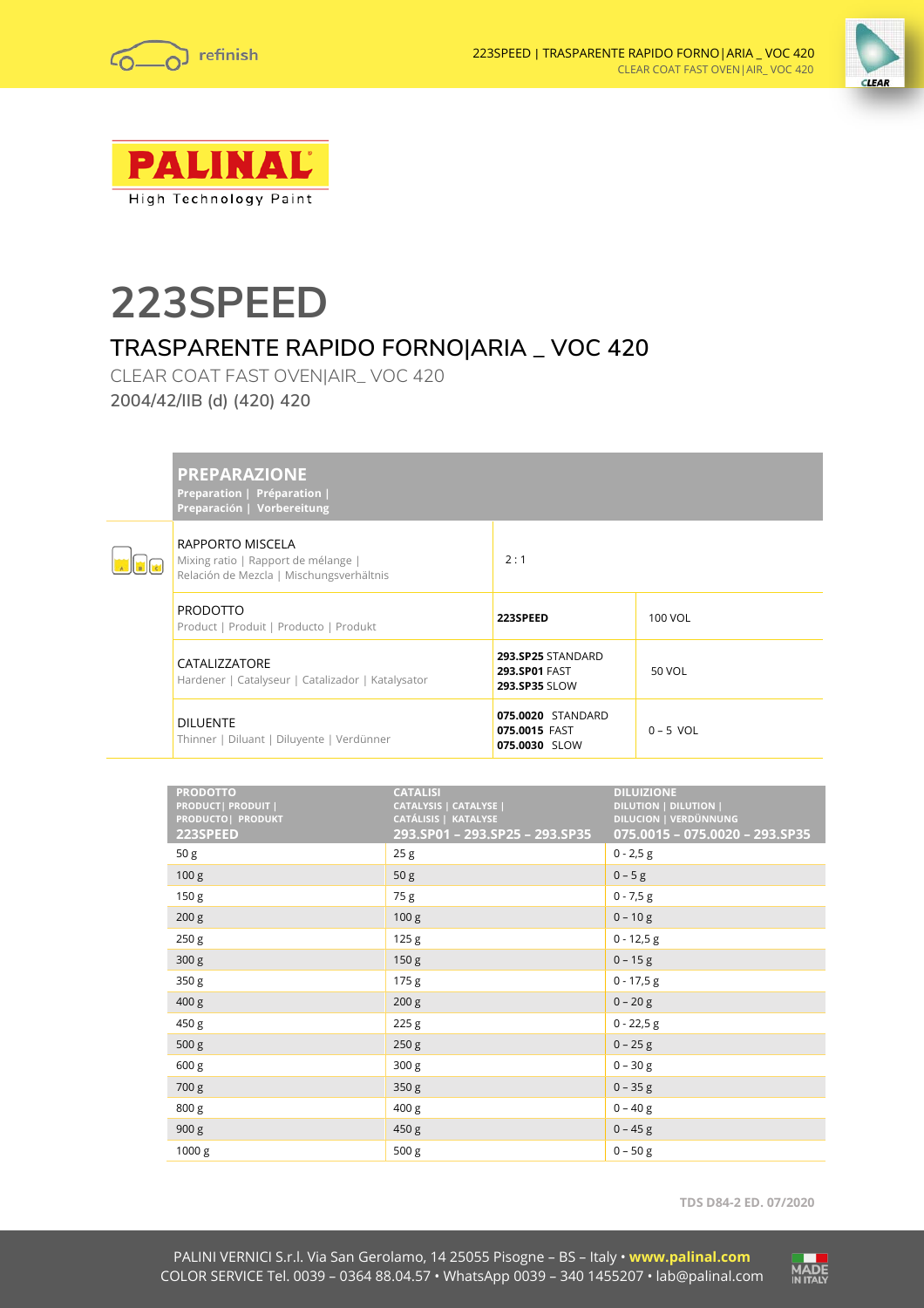



I dati si riferiscono all'applicazione Standard| Data refer to standard application | Les données se réfèrent à l'application standard | Los datos se refieren a la aplicación Standard | Die Daten beziehen sich auf die Standardanwendung

|                         | <b>APPLICAZIONE</b><br>Application   Application  <br>Aplicación   Anwendung                                                                                    |                                                   |
|-------------------------|-----------------------------------------------------------------------------------------------------------------------------------------------------------------|---------------------------------------------------|
|                         | <b>POT</b><br>Pot life (20°C)   Vie en pot (20°C)  <br>Vida de la mezcla (20 °C)   Topfzeit (20°C)                                                              | 1 <sub>h</sub>                                    |
| $\overline{\mathbf{S}}$ | VISCOSITÀ APPLICAZIONE<br>Application viscosity   Viscosité d'application  <br>Viscosidad de aplicación   Spritzviskosität                                      | $18' \pm 1$ DIN4                                  |
|                         | <b>REGOLAZIONE DELLA PISTOLA</b><br>Airbrush adjustament   Regulación de la pistola  <br>Réglage du pistolet   Sprühpistoleneinstellung                         | Giri   Turns   Tours   Vueltas   Umdrehungen<br>2 |
|                         | <b>UGELLO</b><br>Nozzle   Buse   Boquilla   Düse                                                                                                                | 1,2 - 1,3 mm RP                                   |
|                         | <b>PRESSIONE ARIA</b><br>Air Pressure   Pression de l'air  <br>Presión de aplicación   Luft                                                                     | $1,8 - 2,2$ RP                                    |
|                         | <b>NUMERO MANI</b><br>Number of coats   Nombre des couches  <br>Numero de capas   Anzahl Spritzgänge                                                            | $1/2 + 1$                                         |
|                         | <b>INTERVALLO TRA LE MANI</b><br>Time interval between coats  <br>Intervalle entre les couches   Intervalo entre capas  <br>Intervall zwischen den Spritzgängen | 5'                                                |

|                         | <b>ESSICCAZIONE &amp; RESA</b>                                                                                                                                                                                                               |                                                                                                                                                                 |
|-------------------------|----------------------------------------------------------------------------------------------------------------------------------------------------------------------------------------------------------------------------------------------|-----------------------------------------------------------------------------------------------------------------------------------------------------------------|
|                         | Drying & Yield   Séchage & Rendment  <br>Secado & Rendimiento   Trocknung & Ergiebigkeit                                                                                                                                                     |                                                                                                                                                                 |
|                         | <b>APPASSIMENTO</b><br>Flash time   Tiempo de secado  <br>Flétrissement   Ablüftzeit                                                                                                                                                         | 5'                                                                                                                                                              |
| .<br>.                  | <b>FUORI POLVERE</b><br>Dry dust free   Hors poussière   Fuera polvo<br>Staubtrocken                                                                                                                                                         | 20'                                                                                                                                                             |
|                         | <b>PRONTO AL MONTAGGIO</b><br>Ready to use   Prêt pour le montage  <br>Listo para el montaje   Montagefest                                                                                                                                   | $2 - 2.5h$                                                                                                                                                      |
|                         | <b>ESSICCAZIONE COMPLETA *</b><br>Through drying   Séchage complet   secado completo  <br>vollständige Trocknung                                                                                                                             | 20 °C: $3 - 4h$<br>60 °C: 10' Effettivi   10' Actual Time   10' Effectives  <br>10' Reales   10' Effektive                                                      |
|                         | <b>IR-ONDE MEDIE</b><br>IR - Medium Waves   IR - Onde moyennes<br>IR - Ondas medias   IR - Mittlere Wellen<br><b>IR - IRRADIANTI A GAS</b><br>IR - Gas-fired radiant heaters   IR - Radiants gaz<br>IR - Radiantes a gas   IR - Gas-Strahler | Non Consigliato   Not Recommended   Déconseillé  <br>No Recomendado   Nicht Empfholen                                                                           |
|                         | LUCIDABILITA'<br>Polishability at 20 °C   Polissabilité à 20°C  <br>Pulido a 20°C   Schleifbar bei 20°C<br>Polishability at 60 °C   Polissabilité à 60°C  <br>Pulido a 60°C   Schleifbar bei 60°C                                            | $3 - 4h$<br>Effettivi E Raffreddamento   Actual Time And Cooling  <br>10'<br>Effectives Et Refroidissement   Reales Y Enfriamiento  <br>Effektive Und Abkühlung |
| $\frac{1}{\frac{1}{2}}$ | <b>SPESSORE FILM SECCO</b><br>Dry film thickness   Espesor de pelicula seca  <br>Épaisseur de la pellicule sèche   Trockenschichtstärke                                                                                                      | $50 - 60 \mu$                                                                                                                                                   |
|                         | RESA RFU - SPESSORE FILM SECCO DI 1 µ<br>RFU Yield - 1µ Dry Film Thickness  <br>Rendement RFU - Épaisseur pellicule sèche de 1 µ  <br>Rendimiento RFU - Espesor de película seca de 1 µ  <br>Ergiebigkeit RFU - Trockenschichtstärke 1 µ     | 517                                                                                                                                                             |

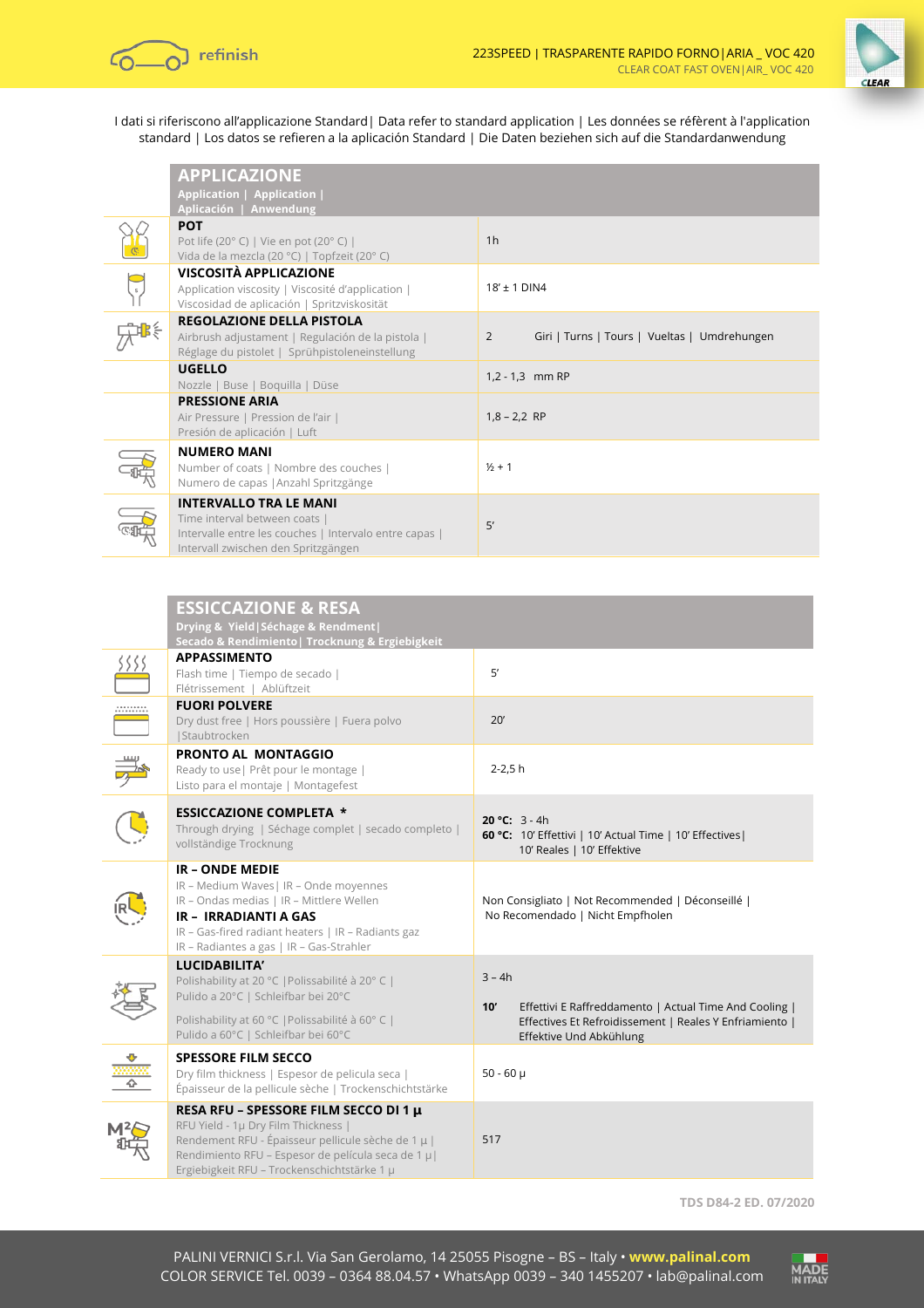



\*Per resistenze chimico/fisiche reticolazione completa a 20°C : 7 giorni | For chemical/physical resistance full cross-linking at 20°C : 7 days | Pour la résistance chimique/physique réticulation complète à 20°C : 7 jours | Para resistencias químicas/físicas reticulación completa a 20 °C : 7 días | Erhalt vollständiger chemischer und physikalischer Festigkeit nach kompletter Vernetzung bei 20 °C : 7 Tage

### **PRODOTTI COMPLEMENTARI**

| Complementary products | Produits complémentaire | Productos complementarios | Komplemementӓres Produkt

|                        | CATALIZZATORE<br>Hardener   Catalyseur  <br>Catalizador   Katalysator | <b>DILUENTE</b><br>Thinner   Diluant  <br>Diluyente   Verdünner    | <b>AUSILIARI</b> '<br>Auxiliaries   Auxiliaires  <br>Auxiliares   Hilfsmittel                 |
|------------------------|-----------------------------------------------------------------------|--------------------------------------------------------------------|-----------------------------------------------------------------------------------------------|
| 293.SP25               | Standard                                                              |                                                                    |                                                                                               |
| 293.SP01               | Rapido   Fast   Rapide   Rápido   Schnell                             |                                                                    |                                                                                               |
| 293.SP35               | Lento   Slow   Lent   Lento   Langsam                                 |                                                                    |                                                                                               |
| 075.0020               |                                                                       | Standard                                                           |                                                                                               |
| 075.0015               |                                                                       | Rapido   Fast   Rapide   Rápido   Schnell < 15°C                   |                                                                                               |
| 075.0030               |                                                                       | Lento   Slow   Lent   Lento   Langsam<br>$25 < \textdegree C < 35$ |                                                                                               |
| 075.0040               |                                                                       | Extra Lento   Slow   Lent   Lento   Langsam > 35°C                 |                                                                                               |
| $074.2K-1$<br>955BLEND |                                                                       |                                                                    | Per sfumature   For fade out  <br>Pour raccords fondus   Para<br>difuminados   Für Abtönungen |

| 4 h<br><b>ARIA - ESSICCAZIONE IN</b><br>4 h<br>Air-Drying in   Air-Séchage en   Aire-Secado en   Air-Trocknen in |           |           | <b>FORNO</b><br>Oven   Four  <br>Horno   Ofen |                         |          |                      |
|------------------------------------------------------------------------------------------------------------------|-----------|-----------|-----------------------------------------------|-------------------------|----------|----------------------|
|                                                                                                                  | 12°C/18°C | 18°C/25°C | 25°C/35°C                                     | $10'$ A 60 $^{\circ}$ C |          | 20' A 60°C           |
| G                                                                                                                | 293.SP01  | 293.SP25  | 293.SP35                                      | 293.SP01                |          | 293.SP25<br>293.SP35 |
|                                                                                                                  | 293.SP25  | 293.SP35  | 293.SP35                                      | 293.SP25                | 293.SP25 | 293.SP35             |

 $\overline{\mathbb{C}}$ 

MOLTO CONSIGLIATO | Very Suggested |Très Recommandé | Muy Recomendado | Sehr Empfohlenes CONSIGLIATO | Suggested | Recommandé | Aconsejado | Empfohlen

| <b>CONSERVABILITA'</b><br>Storing   Durée de conservation  <br>Tiempo de conservación   Haltbarkeit |                                                                  |
|-----------------------------------------------------------------------------------------------------|------------------------------------------------------------------|
| <b>CONSERVABILITA'</b><br>Storing   Durée de conservation   Tiempo de<br>conservación   Haltbarkeit | 24 Mesi   Months   Mois   Meses   Monate<br>$5 < \degree C < 35$ |

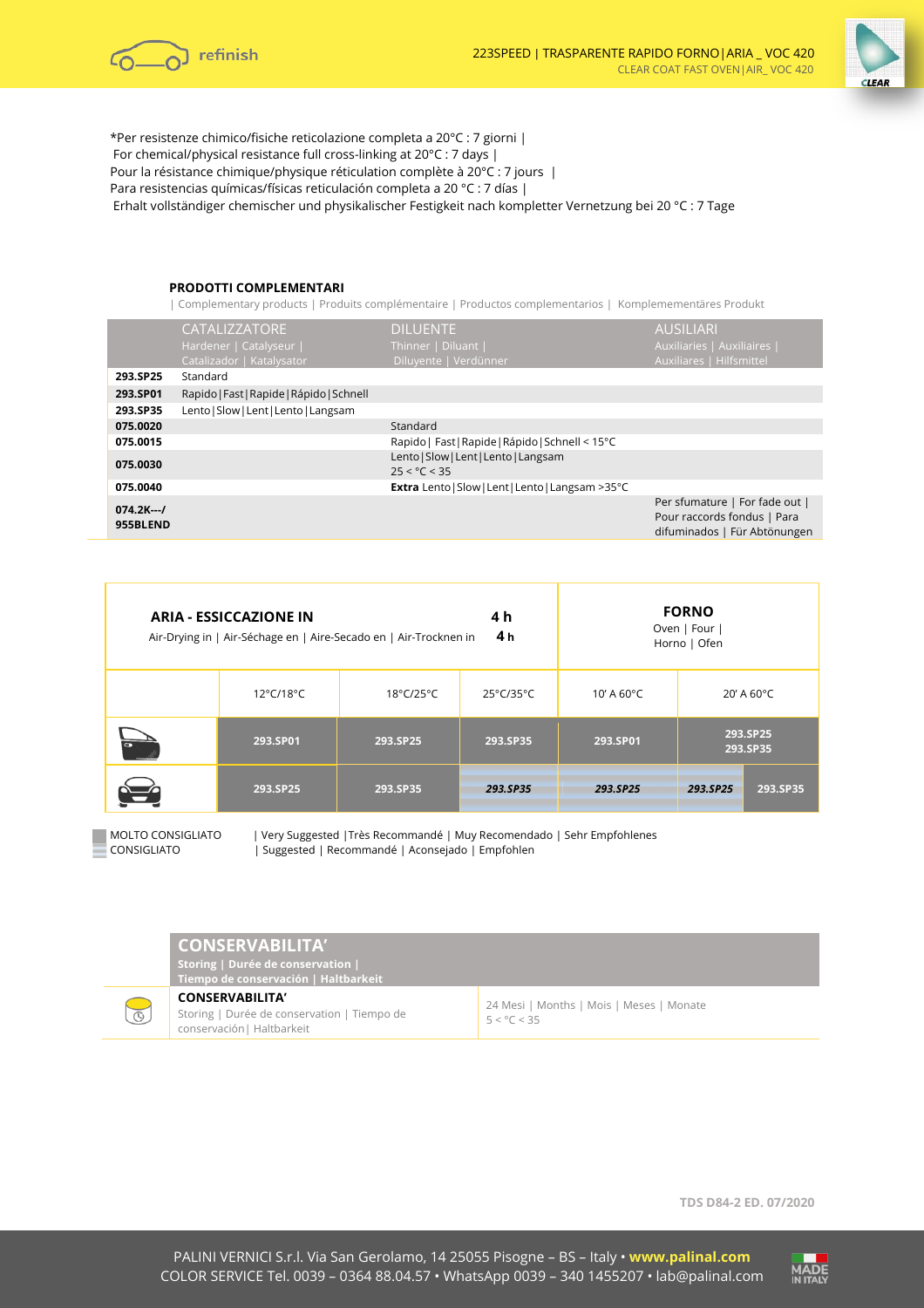





# **223SPEED**

# **TRASPARENTE RAPIDO FORNO|ARIA \_ VOC 420**

CLEAR COAT FAST OVEN|AIR\_ VOC 420 **2004/42/IIB (d) (420) 420**

## **DESCRIPTION**

Very fast drying two-pack acrylic clear coat with excellent gloss and full-body characteristics. With a high solid residue and low VOC (420 gr/lt) 223SPEED is suitable for use in repair body shops. It can be applied on double layer pastel, metalised and pearlescent bases, both water and solvent based.

# **PRODUCT FEATURES - BENEFITS**

- Fast drying: 10 minutes at 60°C, 4 hours air drying
- Bright and full-bodied
- High spreading
- Fast cross-linking

## **DIRECTIONS FOR USE**

Depending on the type of processing and temperature, 223SPEED requires the use of the following catalysts: *293.SP01 Fast, 293.SP25 Standard, 293.SP35 Slow*

Dilution: regardless of the catalyst used a 5% dilution with 075.0020 Standard and 075.0030 Slow Multicryl thinners is always allowed.

Dilution allows even application in every season. Dilution helps the mixture of solvents to emerge from the clear coat before surface filtration and subsequent cross-linking takes place.

Thus, the end result is a full, compact and well-spread clear coat with high DOI.

In addition, especially in summer, dilution allows extending pot life by 50%.

## **TOOL WASHING**

Use washing thinner code: 044----- or nitro-thinner code: 047-----